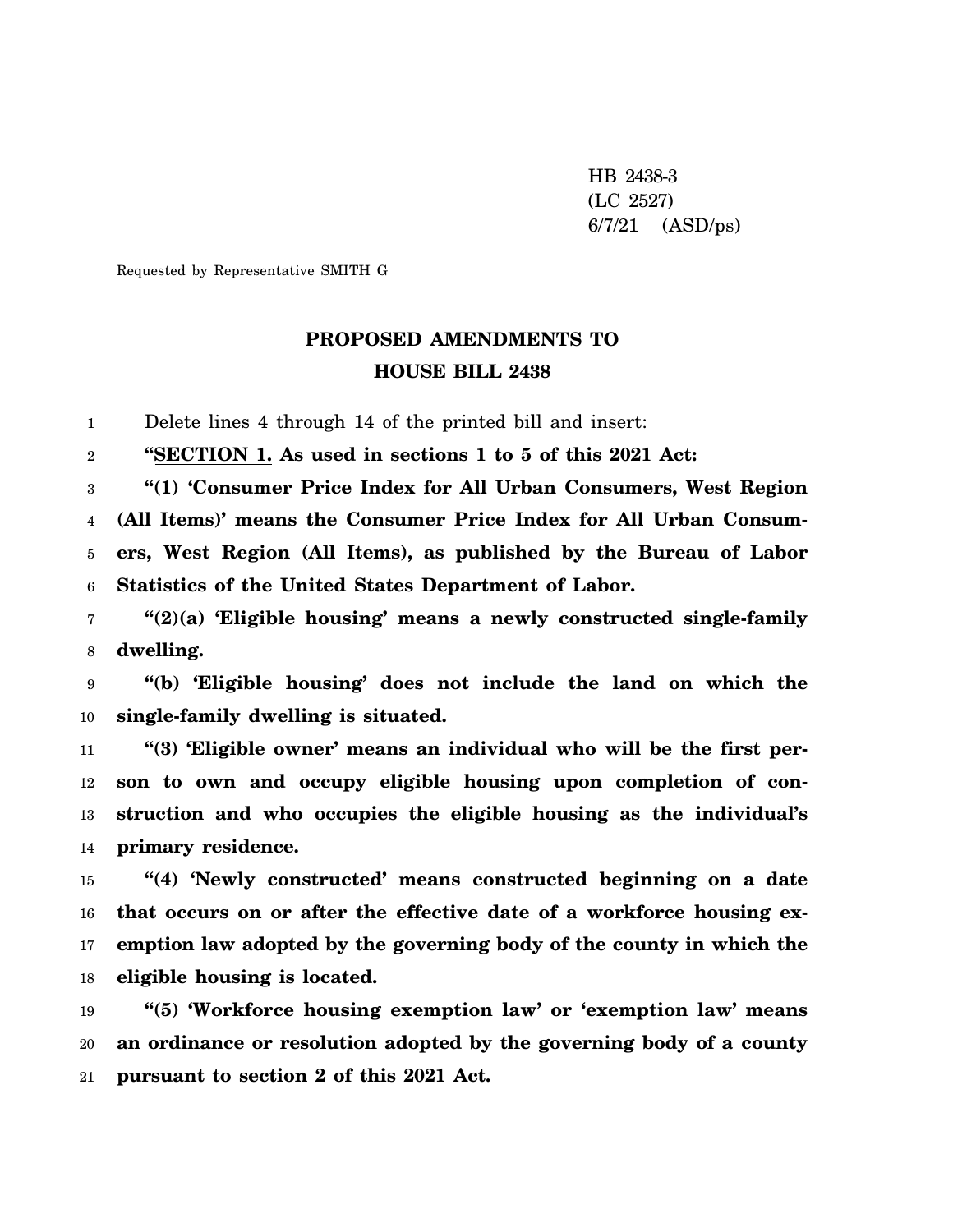1 2 3 4 **"SECTION 2. (1)(a) The governing body of a county with a population of less than 15,000 may adopt an ordinance or resolution granting a property tax exemption for eligible housing located within the boundaries of the county.**

5 6 **"(b) The terms of the exemption must conform to the provisions of sections 1 to 5 of this 2021 Act.**

7 8 9 10 11 12 13 **"(2)(a) The exemption may be granted only to the eligible housing of an eligible owner who has annual taxable income of not more than \$75,000 if the owner files a separate federal return, or not more than \$150,000 if the owner files a joint federal return, for the tax year of the eligible owner immediately preceding the tax year in which the eligible owner files an application under section 4 or 5 of this 2021 Act for the eligible housing.**

14 15 16 17 18 19 20 21 22 **"(b) The Department of Revenue shall annually adjust the maximum annual taxable income amounts specified in paragraph (a) of this subsection by multiplying the amounts by the percentage, if any, by which the monthly averaged Consumer Price Index for All Urban Consumers, West Region (All Items), for the 12 consecutive months ending on the immediately preceding December 31 exceeds the monthly averaged Consumer Price Index for All Urban Consumers, West Region (All Items), for the 12 consecutive months ending on the second preceding December 31.**

23 24 25 **"(c) The first year of exemption must be the first assessment year that begins after the eligible housing is first occupied by the eligible owner.**

26 27 **"(d) No more than five dwellings in a county may be newly granted exemption as eligible housing for any property tax year.**

28 **"(3) A workforce housing exemption law must:**

29 30 **"(a) Set the percentage of the exemption granted against the real market value of the eligible housing; and**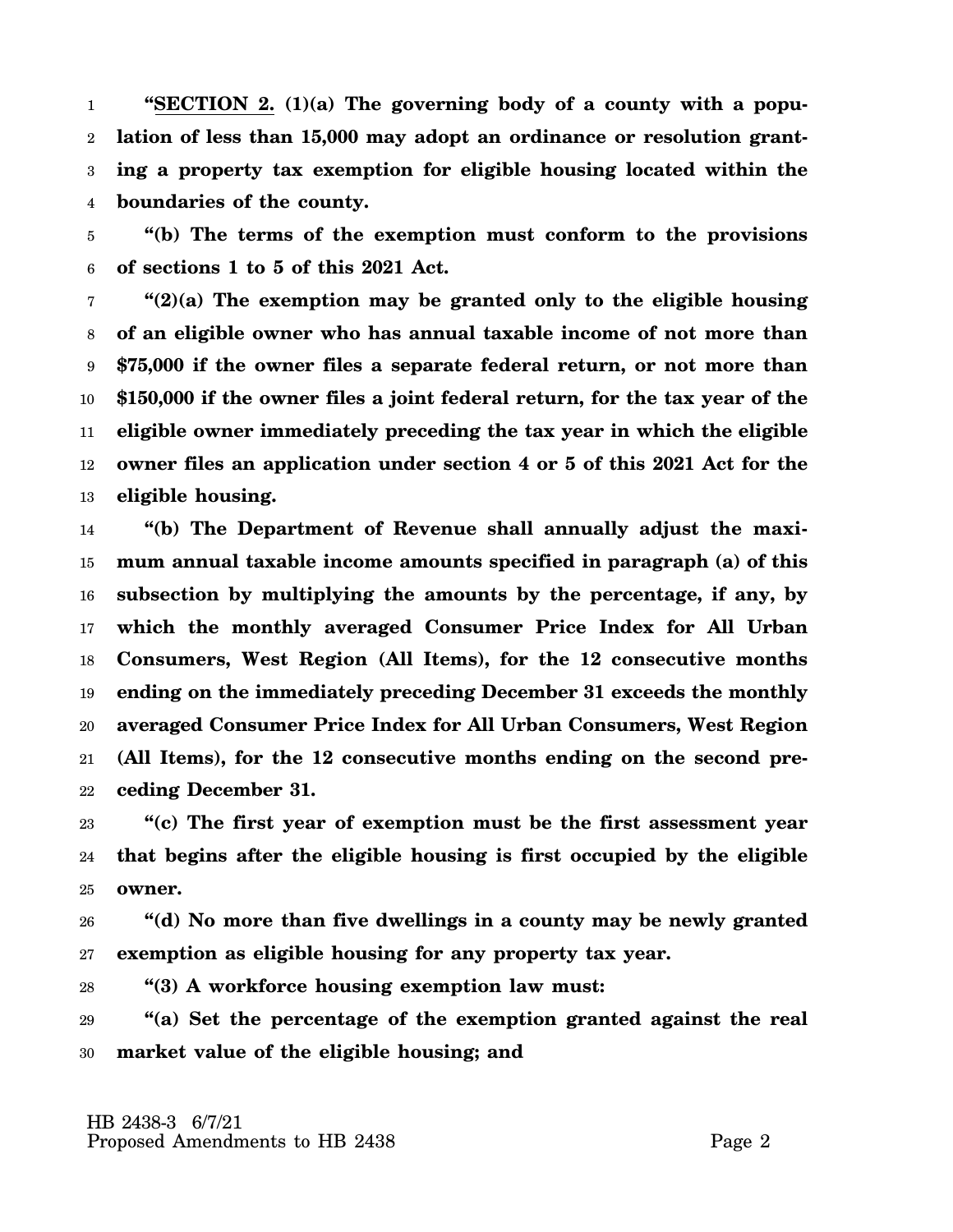1 2 3 **"(b) Establish the number of consecutive property tax years, not fewer than three and not more than five, for which the exemption may be granted.**

4 5 6 7 8 9 **"(4)(a) A workforce housing exemption law may not take effect unless, upon request of the county that adopted the exemption law, the rates of taxation of the taxing districts whose governing bodies agree to grant the exemption, when combined with the rate of taxation of the county, equal 51 percent or more of the total combined rate of taxation on the eligible housing.**

10 11 12 **"(b) If the exemption law takes effect, the exemption shall apply to all property tax levies of all taxing districts in which the eligible housing is located.**

13 14 15 16 **"(c) The decisions of the taxing districts under paragraph (a) of this subsection may not be changed but are not binding with respect to an exemption law subsequently adopted by the governing body of the county pursuant to this section.**

17 18 19 20 **"(d) All eligible housing shall be granted exemption on the same terms provided in the exemption law of the county as in effect on the date the application for the eligible housing is submitted under section 3 of this 2021 Act.**

21 22 23 24 **"(5)(a) A county may adopt at any time a workforce housing exemption law amending the terms of an exemption granted pursuant to this section, subject to approval of the taxing districts under subsection (4)(a) of this section, or terminating the exemption.**

25 26 27 28 29 **"(b) Notwithstanding an exemption law adopted, or the termination of an exemption law, pursuant to this subsection, eligible housing that has previously been granted an exemption shall continue to receive the exemption under the terms of the exemption law in effect at the time the exemption was first granted.**

30 **"(6)(a) The county assessor shall disqualify eligible housing granted**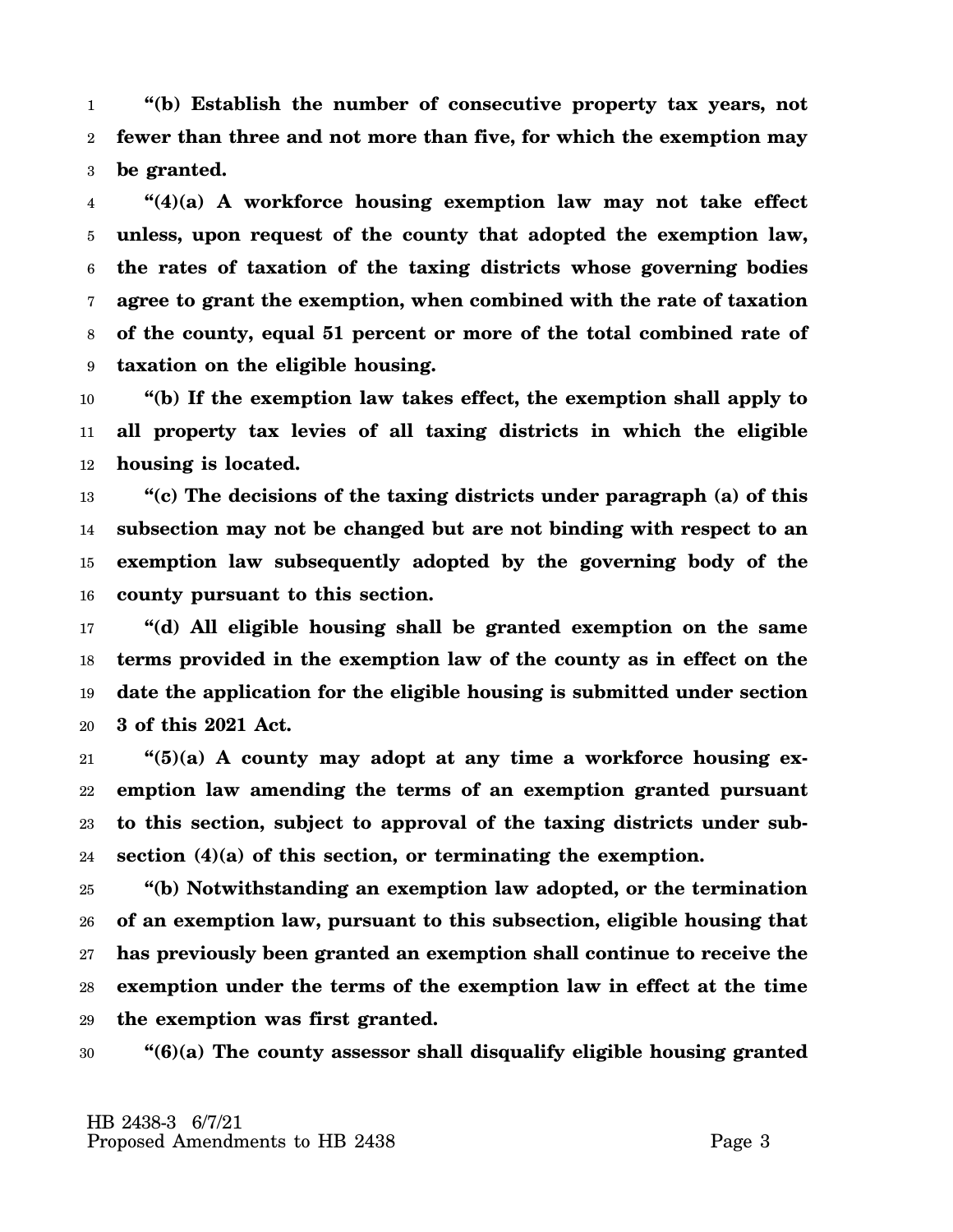1 2 3 4 **an exemption under a workforce housing exemption law upon discovery or notice from the eligible owner claiming the deduction that the dwelling is no longer eligible housing or the individual is no longer an eligible owner.**

5 6 7 8 **"(b)(A) If eligible housing becomes disqualified prior to July 1 of the assessment year, the dwelling shall be valued under ORS 308.232 at its real market value and shall be assessed at its assessed value under ORS 308.146 or as otherwise provided by law.**

9 10 11 **"(B) If eligible housing becomes disqualified on or after July 1, the eligible housing shall continue to receive the exemption for the current tax year.**

12 13 **"SECTION 3. (1)(a) The governing body of a county that adopts a workforce housing exemption law shall prescribe:**

14 **"(A) Precertification and exemption application forms;**

15 **"(B) The information required to be included in the forms; and**

16 **"(C) Any additional documents that must accompany the forms.**

17 18 19 20 **"(b) Applications for precertification and exemption must be accompanied by an application fee set by the county in an amount determined to compensate the county for the actual costs of processing the applications.**

21 22 23 24 **"(2) The rejection of an application for precertification or exemption may not be appealed but does not preclude an individual from submitting a new application for the property for any property tax year.**

25 26 27 28 **"(3)(a) The number of dwellings first granted exemption as eligible housing for any property tax year shall continue as a cohort for the number of property tax years for which the exemption is granted to the dwellings under the workforce housing exemption law.**

29 30 **"(b) The number of continuing exemptions first granted for prior property tax years does not count toward the maximum number of**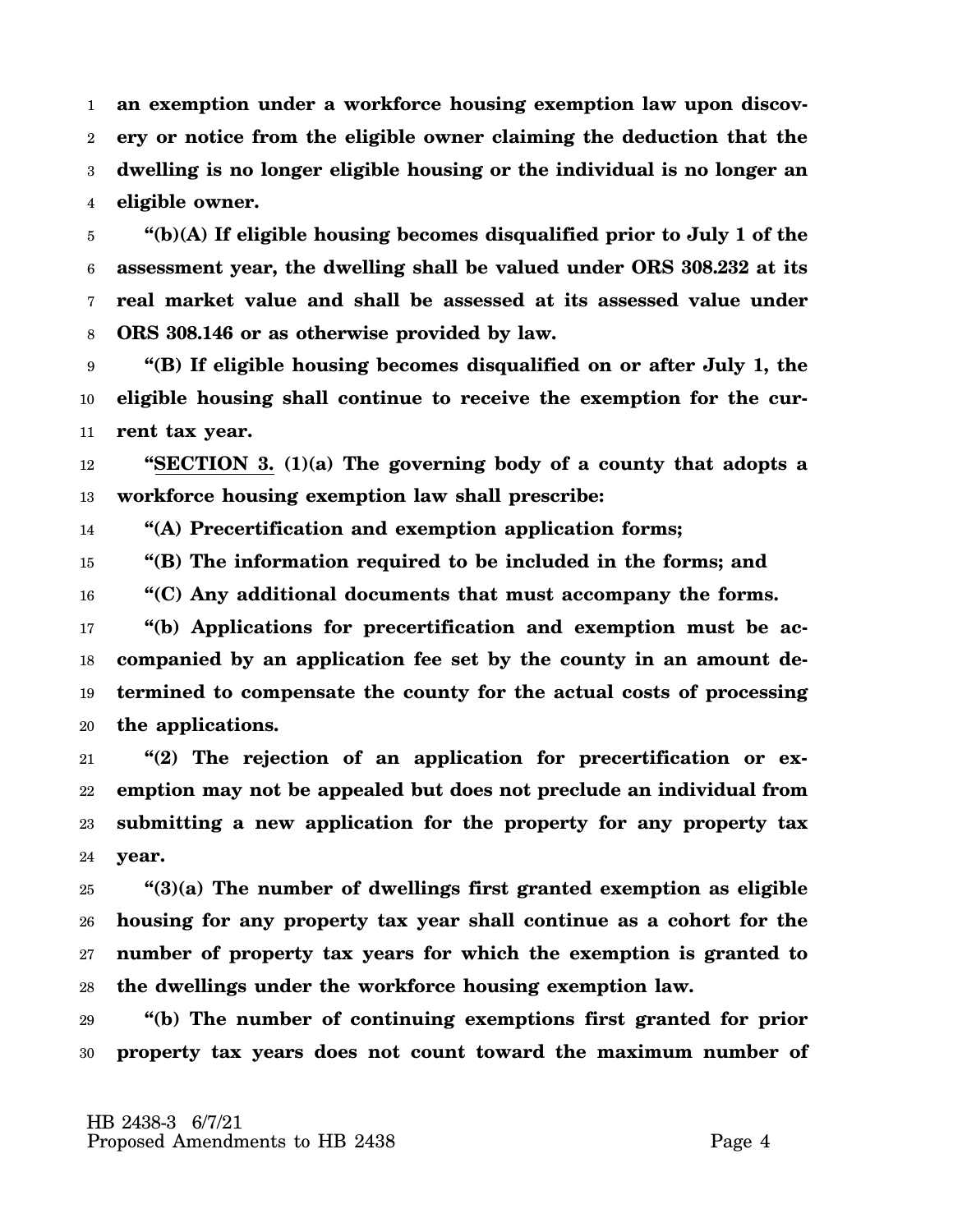1 2 **exemptions that may be newly granted for any subsequent property tax year.**

3 4 5 6 **"(c) If eligible housing is disqualified for exemption, the county may not grant exemption to other eligible housing to complete the cohort of the disqualified property for the remaining number of property tax years for which the cohort is eligible.**

7 8 9 10 **"SECTION 4. (1)(a) An individual seeking an exemption for property under a workforce housing exemption law may submit a precertification application to the county at any time before the individual occupies the property.**

11 12 13 14 **"(b) Before making a determination under subsection (2) of this section, the county may consult with the applicant regarding the application, and the applicant may be allowed to revise the application without payment of an additional fee.**

15 16 **"(2)(a) Within 60 days following receipt of a precertification application submitted under this section, the county shall:**

17 **"(A) Review the application;**

18 19 20 **"(B) Make a reasonable determination as to whether, upon completion, the property will be eligible housing and the individual will be the eligible owner of the eligible housing; and**

21 **"(C) Notify the applicant of the decision.**

22 23 **"(b) If the determination of the county is negative, the precertification application shall be rejected.**

24 25 **"(c) If the determination is positive, the precertification application shall be approved, and the county and the applicant shall:**

26 27 **"(A) Consult as to the date on which the eligible owner will first occupy the precertified eligible housing; and**

28 29 30 **"(B) Schedule the precertified eligible housing to receive one of the five exemptions available to the county for the property tax year in which the occupancy is estimated to begin.**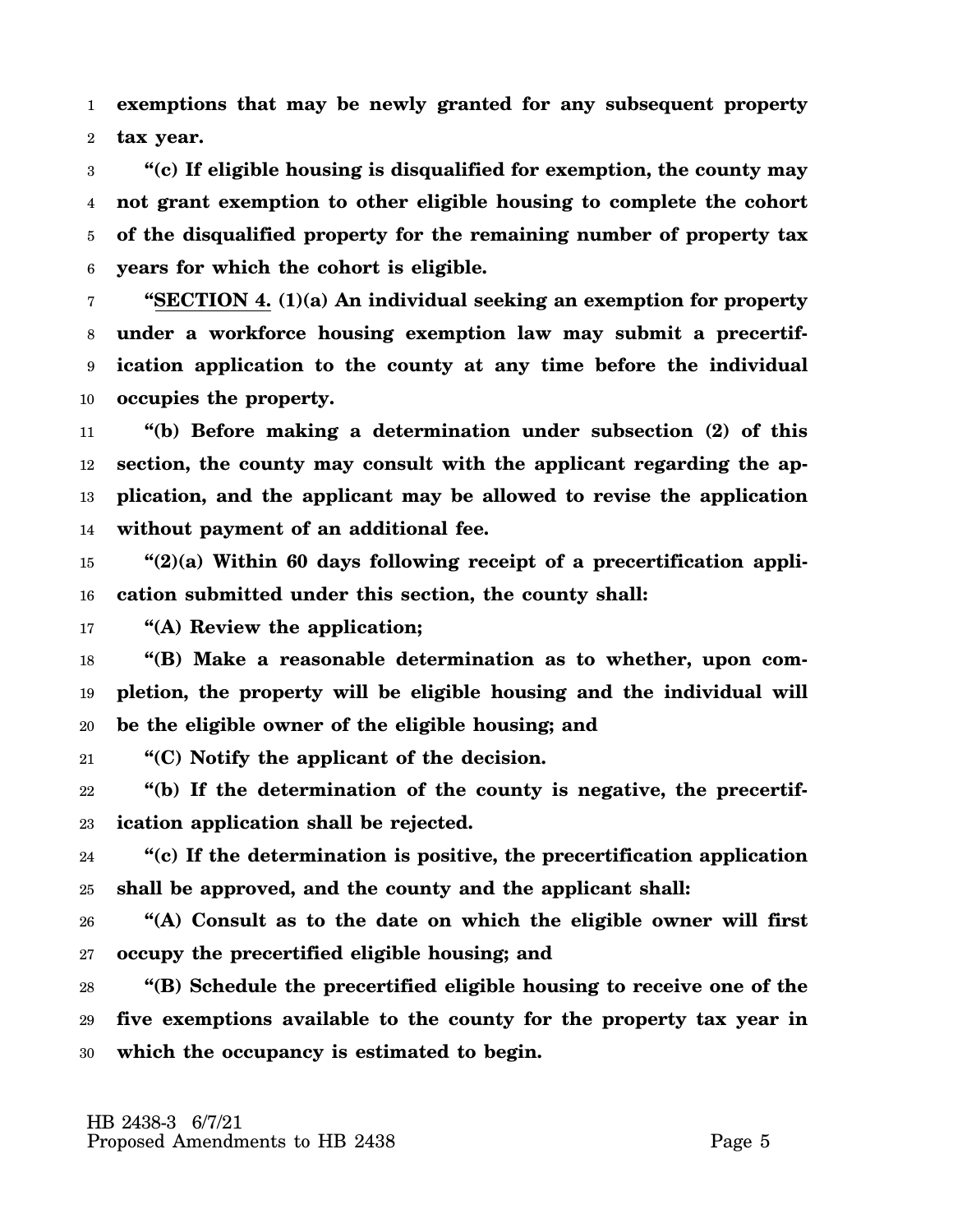1 2 3 4 **"(4)(a) A county may maintain a waiting list for eligible housing for which a precertification application has been approved but that exceed the five exemptions available for the property tax year in which the occupancy is estimated to begin.**

5 6 7 8 9 10 11 **"(b) If for any property tax year there are fewer than five exemptions granted to eligible housing that has been precertified under this section, the governing body of the county may allow approval for a first year of exemption of applications submitted under section 5 of this 2021 Act for eligible housing that was not precertified, until the maximum of five exemptions has been reached for the property tax year.**

12 13 14 15 16 17 **"SECTION 5. (1)(a) Regardless of whether the eligible housing has been precertified under section 4 of this 2021 Act, an individual seeking exemption for eligible housing under a workforce housing exemption law must submit an application for exemption for review to the county on or before January 15 preceding the property tax year to which the application relates.**

18 19 20 21 **"(b) Notwithstanding paragraph (a) of this subsection, an application may be filed under this section for the current property tax year: "(A) On or before December 31 of the property tax year, if the application is accompanied by a late filing fee of \$200.**

22 23 24 25 26 **"(B) On or before April 1 of the property tax year, if the application is accompanied by a late filing fee of \$200 and the applicant demonstrates good and sufficient cause, as defined in ORS 307.162, for failing to file a timely application or is a first-time filer, as defined in ORS 307.162, of an application under this subsection.**

27 28 29 **"(c)(A) An application may be filed as provided in paragraph (b) of this subsection notwithstanding that there are no grounds for hardship as required for late filing under ORS 307.475.**

30 **"(B) A late filing fee collected under paragraph (b) of this sub-**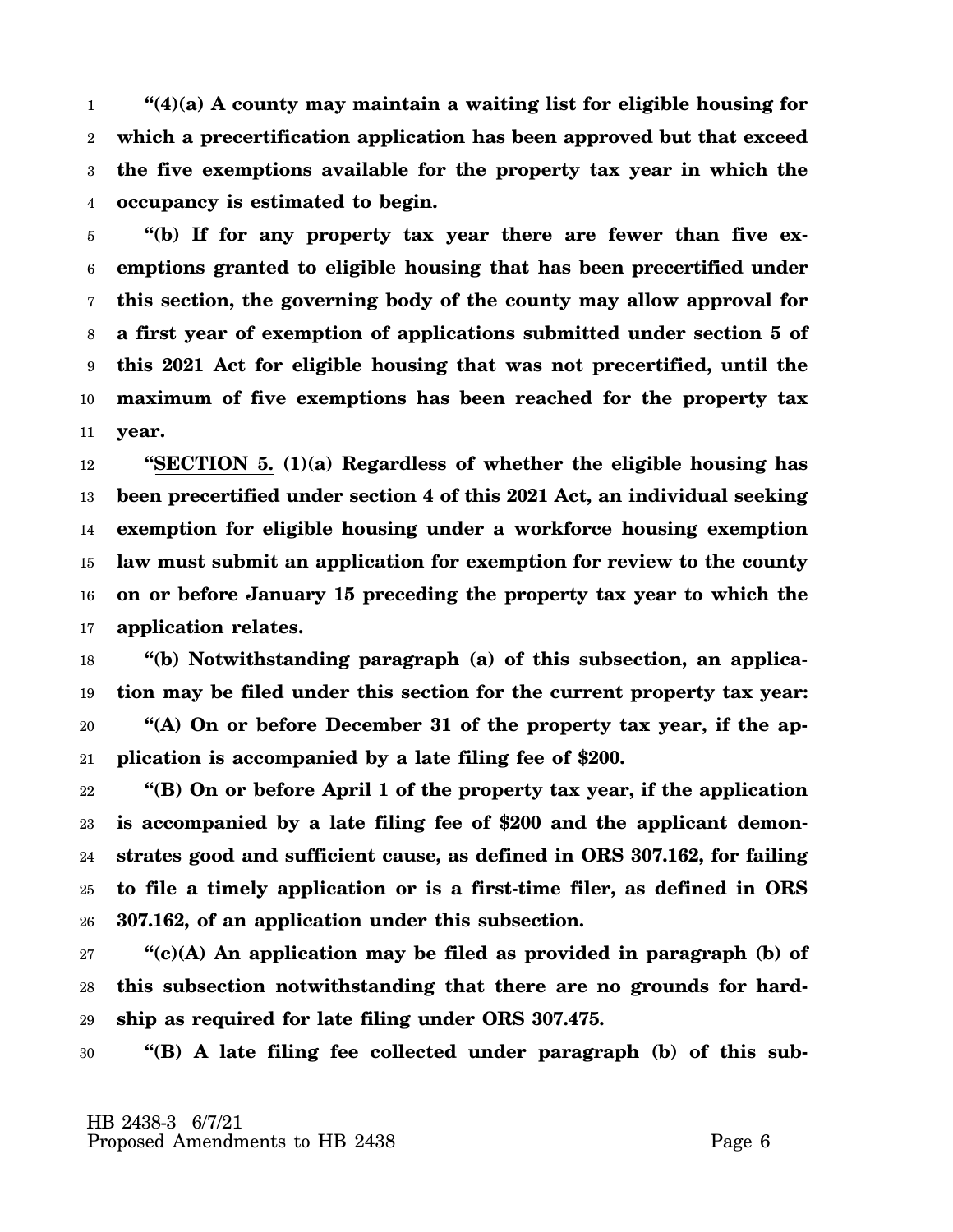1 **section must be deposited in the general fund of the county.**

2 3 4 5 **"(d) Before making a determination under subsection (2) of this section, the county may consult with the applicant regarding the application, and the applicant may be allowed to revise the application without payment of an additional fee.**

6 7 **"(2)(a) Within 60 days following receipt of an exemption application submitted under this section, the county shall:**

8 **"(A) Review the application;**

9 10 11 **"(B) Determine whether the property and applicant meet the requirements of sections 1 to 5 of this 2021 Act and the county's workforce housing exemption law; and**

12 **"(C) Notify the applicant of the determination.**

13 14 **"(b) If the determination of the county is negative, the exemption application shall be rejected.**

15 16 17 **"(c) If the determination is positive, the county shall approve the exemption application and notify the governing body of the county of the approval.**

18 19 20 **"(3) A governing body notified of an approved exemption application under subsection (2)(c) of this section shall, on or before April 1, adopt a resolution:**

21 22 **"(a) Granting the exemption to the eligible housing to which the application relates; and**

23 24 25 **"(b) Notifying the county assessor of all information necessary for the assessor to perform the assessor's duties with respect to the eligible housing.**

26 27 28 29 **"(4) The eligible owner of eligible housing granted exemption for any property tax year must submit an application under subsection (1) of this section for each subsequent property tax year for which the eligible owner seeks to claim exemption for the eligible housing.**

30 **"SECTION 6. (1) Exemptions may not be newly granted under**